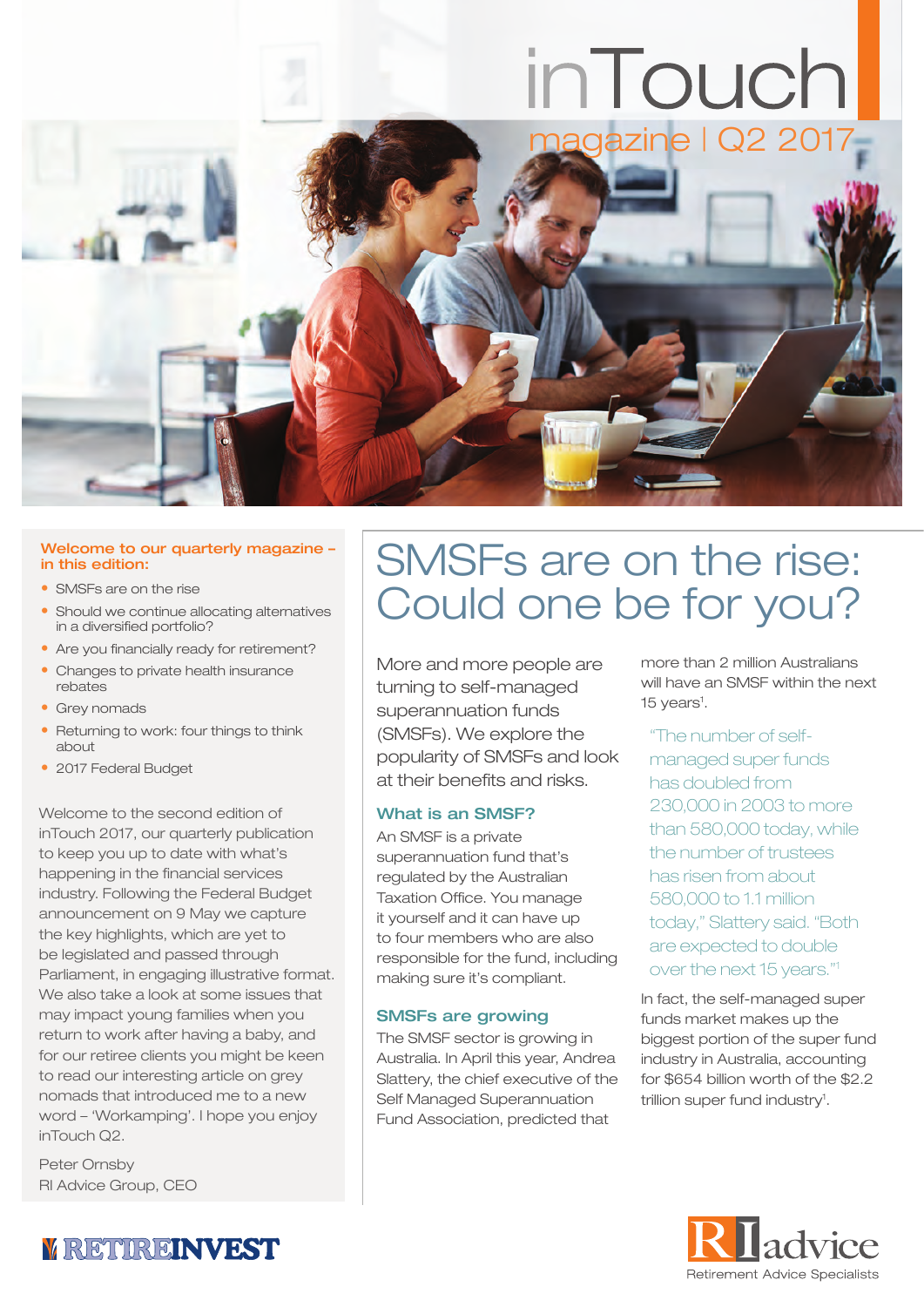## HAVE YOU CONSIDERED AN SMSF? SHOULD YOU?



#### Why are they gaining popularity?

One reason is the reforms that will come into effect on 1 July 2017. People are looking for ways to have more control over their super, particularly considering the new caps coming on how much super you can hold in a tax-free account (\$1.6 million) and how much you can contribute from after tax funds over a year (\$100,000).

Slattery believes SMSFs make it "easier for people to manage their retirement planning and also the transition from the accumulation phase to the retirement phase".

More young women are also setting up SMSFs<sup>1</sup>. Typically, Australian women retire with around half as much superannuation as men, often due to becoming the primary family carer<sup>2</sup>. To rectify this, more women are speaking to financial advisers about SMSFs to ensure they are set up for the future.

The reforms also encourage individuals to contribute to their partner's super, which may be managed most effectively through an SMSF.

Further, according to Slattery, an increasing number of people who are self employed or own a small business are looking to SMSFs to give them more control over their finances<sup>3</sup>.

#### Benefits and risks

SMSFs are appealing for several reasons. For one thing, you're in charge. You may have more freedom when investing in funds, more control over your super strategy, and more flexibility regarding your retirement plans. Ultimately, you may end up saving more superannuation for your retirement than if you went with other super funds.

But there's also a lot to consider. For example, you will also be responsible for a range of complex legal requirements.

While an adviser can help you with these, it does require a strong commitment from you, keeping in mind non-compliant SMSFs are penalised.

#### Is it for you?

If you have the time, and support from a financial adviser, and wish to have more control over your super, then joining the 1.1 million Australians with an SMSF may be your next step to a bright financial future.

Keep in mind that SMSFs require a serious commitment and a financial adviser can help you determine if it's an option for you.

1. www.theaustralian.com.au/business/ financial-services/superannuation-rulechanges-add-to-lure-of-smsf-route/newsstory/d82c8514caeb6c1e3e5d584848f51ead

2. www.abc.net.au/news/2016-04-21/ super-gender-gap-leaves-australian-womenstruggling/7346764

3. www.theaustralian.com.au/business/ financial-services/superannuation-rulechanges-add-to-lure-of-smsf-route/newsstory/d82c8514caeb6c1e3e5d584848f51ead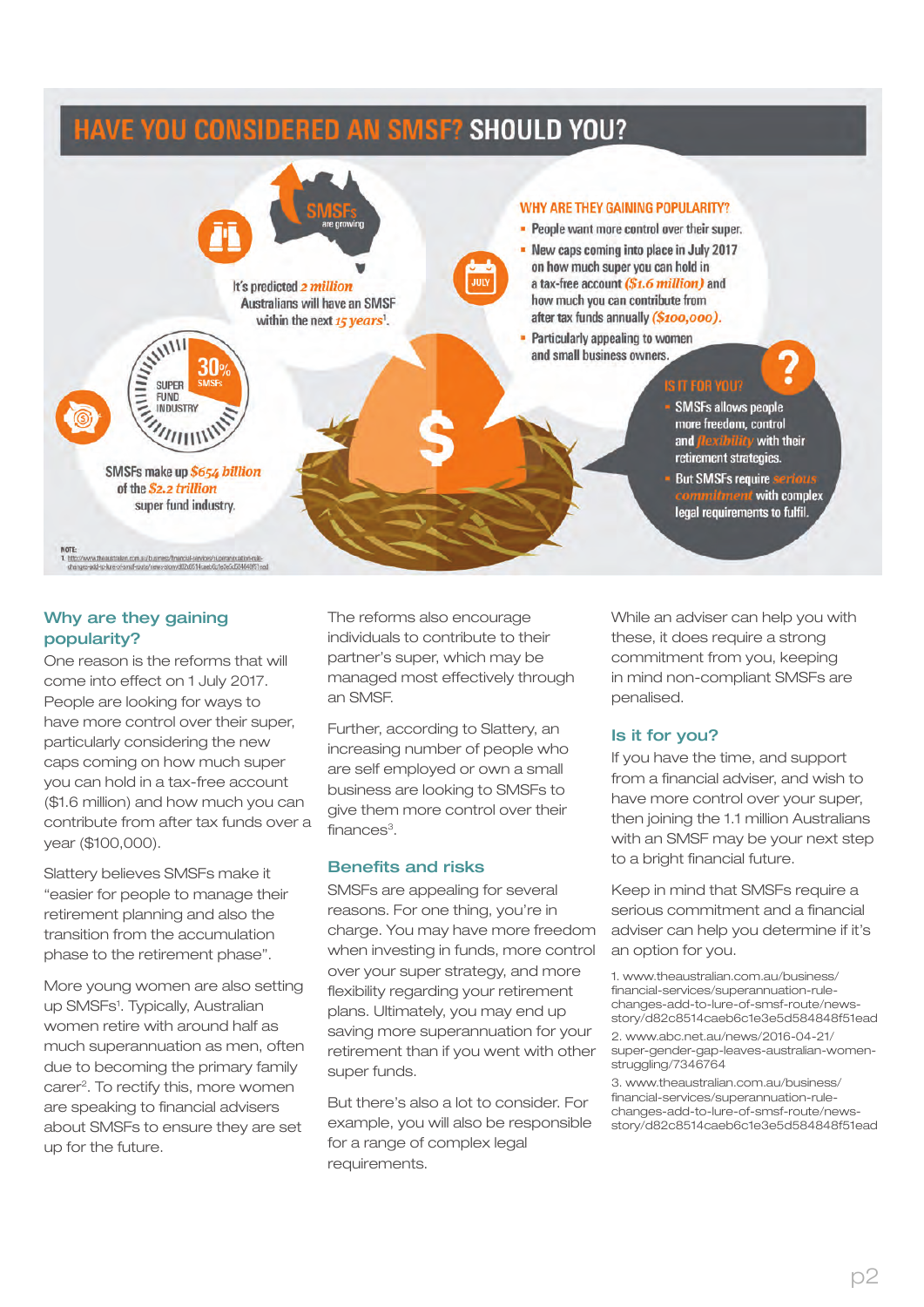## Should we continue to be allocating to alternatives in a diversified portfolio?



A question that is becoming more regularly asked is whether it is still worthwhile investing to alternatives when performance has been relatively poor over the last few years, especially when compared to share markets. However is it right to be expecting that alternatives will always be outperforming especially in very strong share and bond markets.

#### Alternatives aim to diversify the sources of return and to lower the average risk of the overall portfolio.

There is an expectation that alternative investments are purely performance seeking and should be always achieving high rates of return however the purpose is to provide smoother returns in all market cycles when combined with traditional strategies such as shares and bonds.

Traditional balanced portfolios will typically be dominated by stock market risk so alternative allocations aim to diversify some of this risk away. The chart above looks at periods where there have been large negative returns for a balanced diversified portfolio with and without a 10% allocation to alternatives.

It can be seen that the portfolio with alternatives has reduced the portfolio losses when compared to having no allocation to alternatives in the periods of large negative return periods.

#### Are we at a turning point?

There are signs that the markets may be turning in alternatives favour. With the United States increasing interest rates there is a greater divide now between economies across the globe with increased political risks. This is likely to lead to increased volatility in markets which also provides greater opportunities for alternative managers to generate returns.

Rising interest rate periods, such as what is occurring in the United States, have historically also been profitable for alternative managers.

#### Hedge fund industry becoming more available

While alternatives are often thought as lacking transparency that lock your money away for an extended period, there has been a greater focus from investors to provide greater access to what the managers are investing in, daily access to the investments to withdraw and add as well as reducing the overall cost of funds. This has resulted in increased alternatives funds becoming available to mum and dad investors.

Overall, investing in alternatives in a diversified portfolio still provides diversification benefits and the asset class is an important differentiated source of risk and return to be combined with share market and bond funds.

If you are interested in finding out more, a professional financial adviser can discuss this in more detail with you and whether alternatives may help you to reach your financial goals.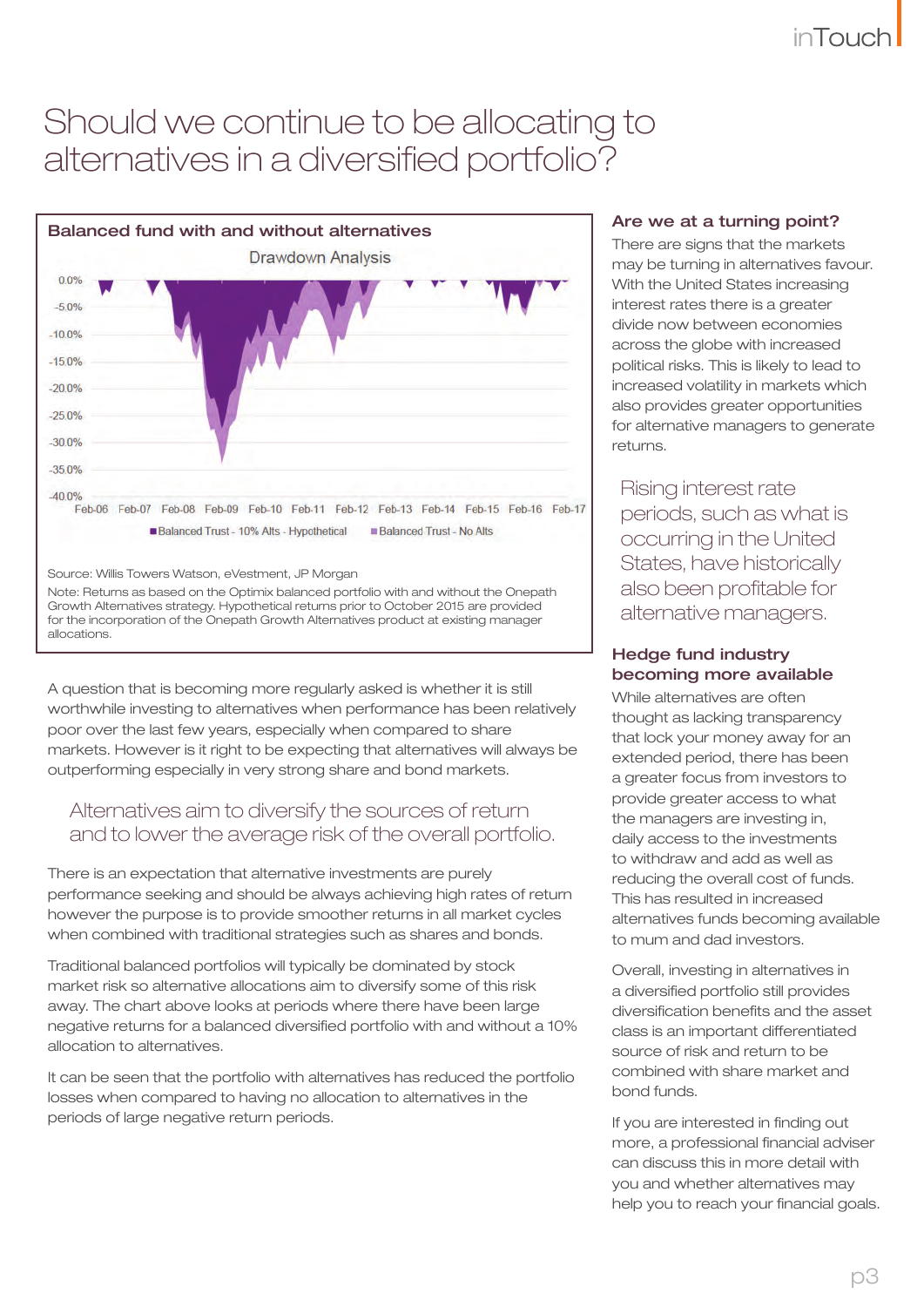## Check your wealth health FOR FREE



Do you know how financially fit you are?

Would an understanding of your current financial position help you achieve your financial goals?

In just 15 minutes, you can gain valuable insights by creating your own obligation and cost free, personalised Wealth Report that helps you unlock the answers to:

- How do my finances stack up?
- How am I tracking towards my goals?
- How long will my money last?
- Should I own or rent? What is the impact of my current living situation on my net worth?
- What risks should I consider?

## Are you financially ready for retirement?

The decision around when to retire can, for many people, be one of the most exciting, yet daunting, times of their lives. Do you retire at early so that you can enjoy all the hard work that you've put in, while still in good health? Or do you keep working which gives you more time to build up your retirement savings, but fewer years in which to enjoy your retirement?

Whatever your age, here are some simple strategies that you can use right now to get ready for retirement.

#### Start planning early

It's important that you don't fall into the trap of working full-time, and then one day just stopping. Create a clear retirement plan, the first step of which is to start thinking about what your retirement looks like.

Do you see yourself not working at all, working part-time or perhaps volunteering a few days each week?

You should also think about how you'd like to spend your free time – do you want to spend more time travelling, working on your favourite hobby, or perhaps doing something completely new, like learning a new language?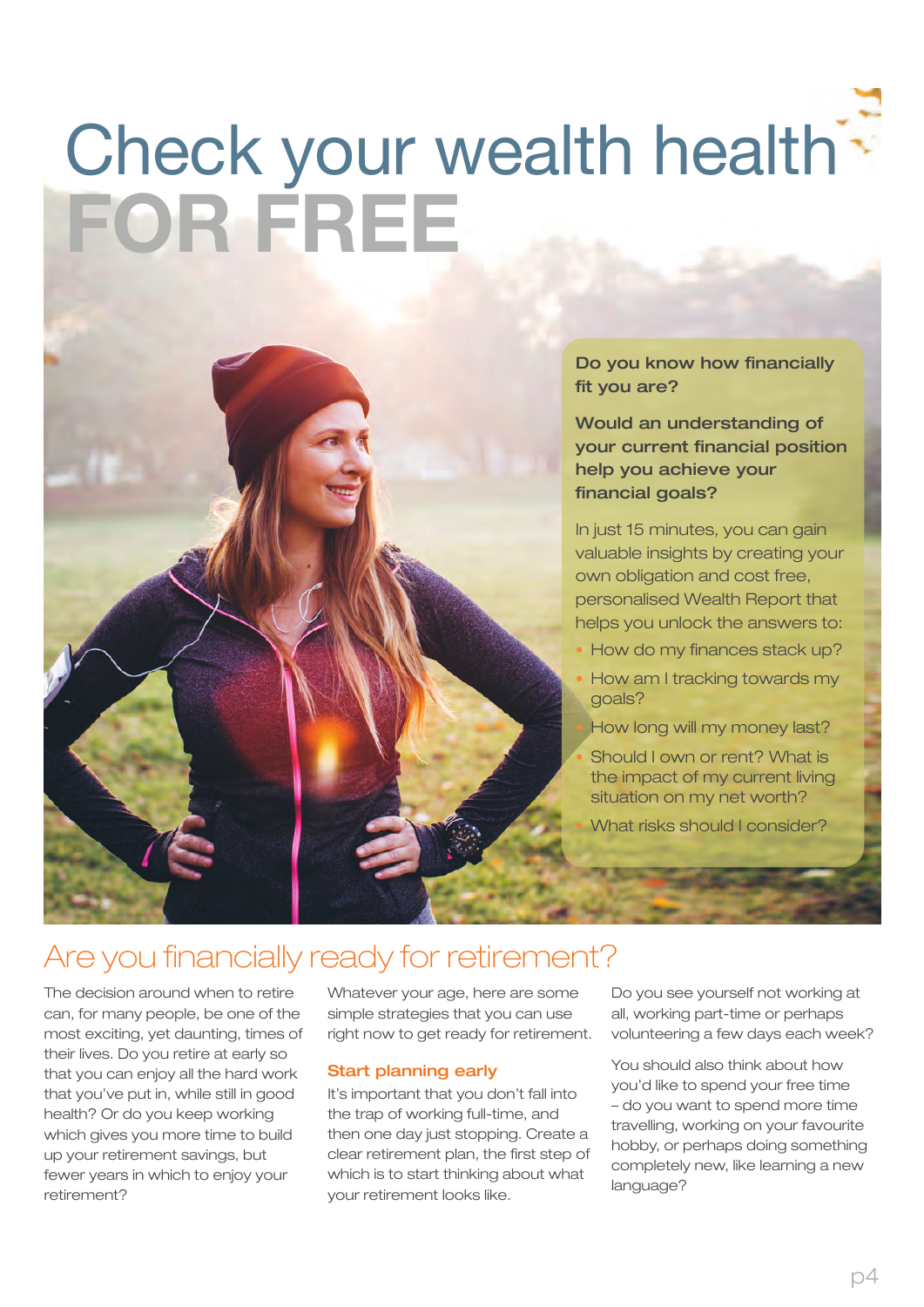#### Determine your income

Once you've decided what your retirement will look like, you can work out how much income you'll need to pay for this new lifestyle. Many people moving into retirement believe that they will spend less when they retire, when actually the opposite can often be true. You may see your spending increase when you first retire, as you start to enjoy your hard-earned money and set up new hobbies, join groups or look to do some renovations around the home. It may then slow down a bit, then rise as the years roll on and you have more health-related expenses.

#### Build your savings

Once you've worked out the income you'll need in retirement, you should look at how much you'll need to save before you actually finish work. If you wish to retire at age 65, for example, a good rule of thumb is to have 20 times your required retirement income saved up. This will highlight whether you're on track, or if you need to make some changes to your investments, so that you're able to retire with the income you need.

#### How healthy are your retirement plans?

You might be surprised by how few people nearing retirement have a clear picture of their current financial position. However, given the amount of time and effort that goes into financial management, it's very easy to put it on the back burner and keep it there. This is where a qualified financial adviser can help.

We have tools, such as the Wealth Report, that in just 10 minutes, will give you a personalised snapshot of your financial situation. You'll no longer have to guess about how you're travelling financially, allowing you to more easily identify what you could be doing better, and where your biggest opportunities lie.

Financial advisers help people achieve their financial goals; we would love to talk to you about it too.



#### Changes to private health insurance rebates

The private health insurance rebate is an income tested rebate that helps with the cost of private health insurance. The new private health insurance rebates from 1 April 2017 are:

| <b>Singles</b>                 | $<$ \$90,000  | $$90,001 -$<br>\$105,000  | $$105,001 -$<br>\$140,000 | $$140,000+$ |
|--------------------------------|---------------|---------------------------|---------------------------|-------------|
| <b>Families</b>                | $<$ \$180,000 | $$180,001 -$<br>\$210,000 | $$210,001 -$<br>\$280,000 | $$280,001+$ |
| Rebate                         |               |                           |                           |             |
| Age                            | Standard      | Tier 1                    | Tier 2                    | Tier 3      |
| <65                            | 25,934%       | 17.289%                   | 8.644%                    | O%          |
| 65-69                          | 30.256%       | 21.612%                   | 12.966%                   | O%          |
| $70+$                          | 34.579%       | 25.934%                   | 17.289%                   | O%          |
| <b>Medicare Levy surcharge</b> |               |                           |                           |             |
| All ages                       | 0%            | $1\%$                     | 1.25%                     | 1.5%        |

Single parents and couples (including de facto couples) are subject to family tiers. For families with children, the thresholds are increased by \$1,500 for each child after the first.

It is possible that with the new rates introduced on 1 April this may result in an increase in the cost of your health insurance and therefore has an impact on your cash flow. A professional financial adviser has access to tools to help you effectively manage your cash flow so any new or unexpected costs can be factored into your financial plan.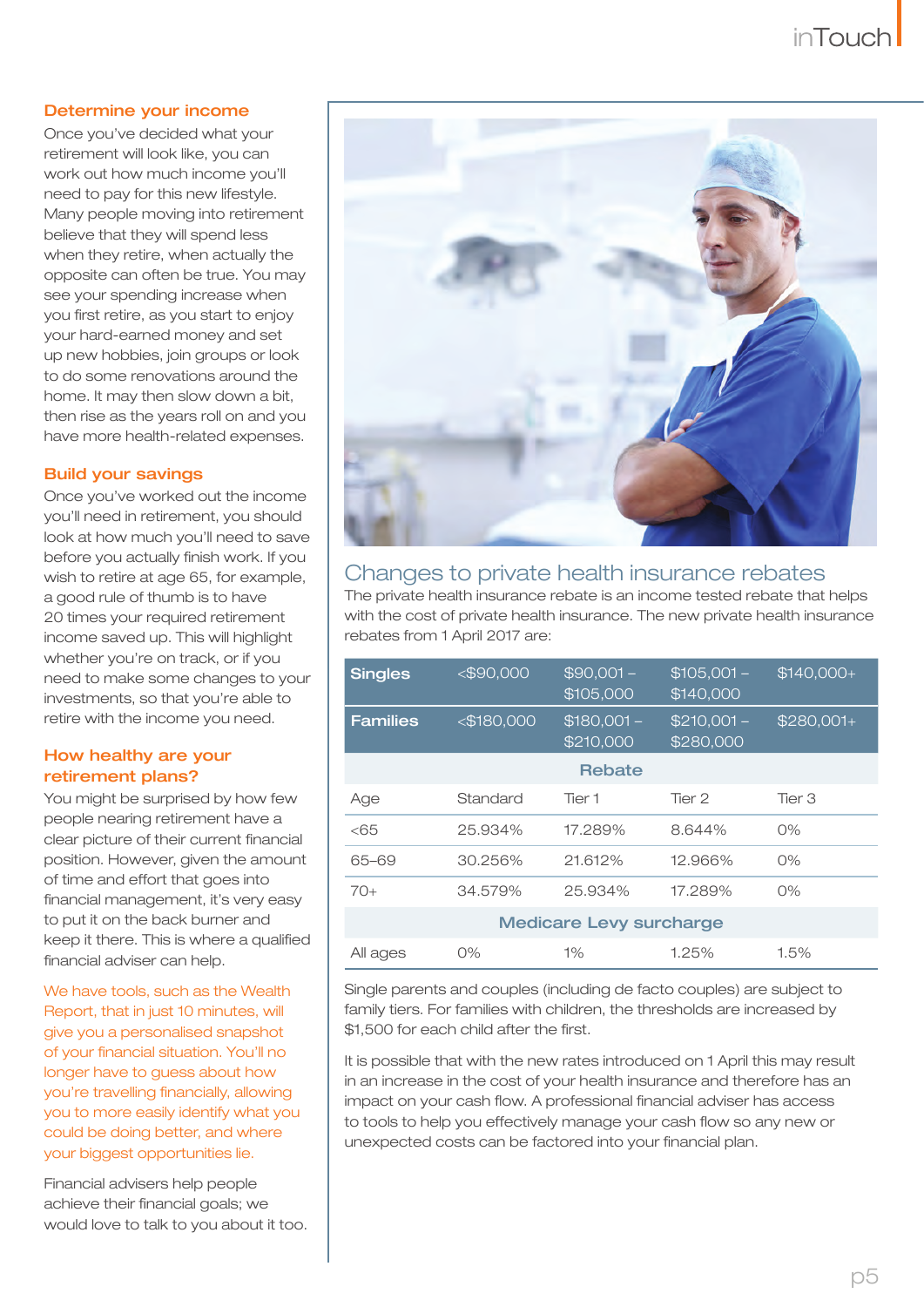

### Grey nomads: Retirement on the road

An increasing number of Australians are choosing not to spend their retirement at home. Instead, they're setting off for adventures in the great outdoors. Could this be your dream retirement?

Wandering retirees, known as 'grey nomads', are defining a new kind of retirement lifestyle. In 2016, grey nomads accounted for almost half of visitors at caravan and camping sites across Australia, a 20 per cent increase since 2015.

Road-tripping retirees usually travel with their partners in motorhomes or in cars towing caravans, and stay at caravan parks or free camping grounds.

#### So, what's the appeal of this peripatetic lifestyle?

For some, it is the opportunity to tick new experiences off their bucket list after a lifetime dedicated to working and raising a family. That can mean travelling far and wide across Australia.

From the 'big lap' to a coastal drive, grey nomads are hitting the road to visit sights such as Uluru, Kakadu, the Great Ocean Road or Shark Bay. Some retirees are making pilgrimages to historical sites such as the National Anzac Centre in Albany, Western Australia.

The nomadic lifestyle may also be a cost-effective way to spend retirement. Grey nomads avoid the hassle and costs of flights and hotels simply by taking their accommodation with them. Some choose to sell their home, enjoying the added freedom from mortgages and utilities bills.

Some even find work on the road – called 'workamping'. Many tourist centres and caravan parks have begun using the skills and experiences of retirees, offering free accommodation or payment for completing tasks such as conducting visitor surveys or doing maintenance jobs. Workamping is also a great way for grey nomads to become part of the local community.

Retirees can even turn their passion into a profession while travelling.

Hobbies such as photography, knitting or painting can supplement the pension or other income. It's simply a matter of putting a notice up at the caravan park or joining the local market.

Retirement can be stressful. Individuals may feel a loss of purpose as they rethink their goals, where they belong and how to spend their days. Becoming a grey nomad can help retirees answer these questions and enjoy a new life of travel at their leisure.

Grey nomads can also become part of a tribe. Each day, grey nomads come together to share happy hour at campsites and caravan parks across Australia. Happy hour is an informal tradition that goes with the lifestyle and can help retirees meet new people.

Before setting off, retirees may need to consider if their finances, insurance policies or estate plans are set up for retirement on the road. A financial adviser can help with this, so the adventurers can focus on other important questions – such as caravan or campervan?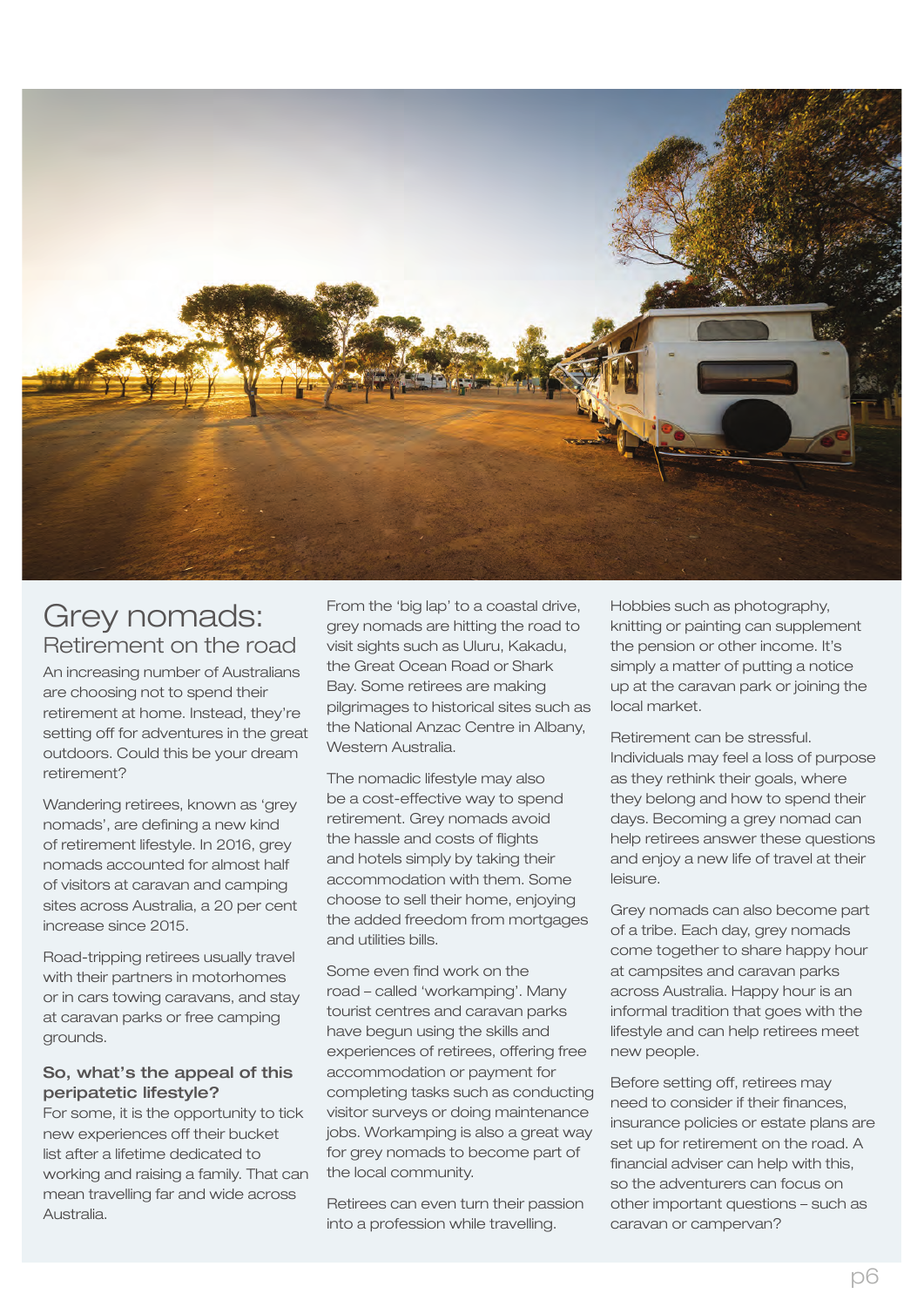## Returning to work? Four things you need to think about

There are many reasons for taking a break from the workforce: to have a baby, look after family members, or recover from a redundancy or illness. Whatever the reason, returning to work can be challenging. Here are some tips that may help give you the confidence you're after.

#### 1. How are your finances?

Before starting a new job, or returning to a previous role, take the opportunity to review your financial situation.

Are all your bills paid? How good is your debt management? You should also update your budget to account for your new income, keeping in mind any changes in expenses such as child care, and ensuring you have savings in case of emergency. This is also a great time to think about income protection insurance.

#### 2. Check your superannuation

Your superannuation savings may have stalled from lack of employer contributions. If you'd like to try to catch up, there are options. For example, you can salary sacrifice part of your pay or you may be eligible for the government's co-contribution scheme.

Spouse contributions may also help, and under the superannuation reforms coming into effect on 1 July 2017, anyone with a partner who earns less than \$40,000 can contribute to their super and may receive a tax offset in return.

#### 3. Stay in touch

While you're still on leave, there are a few things you can do to give yourself a chance of transitioning back into the workforce successfully.



If you plan to stay in your industry or role, make sure you are up to date on the latest trends and insights. Keeping in touch with colleagues and your network is also a great way to show you are engaged in your area.

You may also take the opportunity to learn a new skill, gain experience or take a course. This may indicate to potential employers that you're eager to continue learning. Remember to update your resume afterwards.

#### 4. Talk to your employer

Many people returning to work will require flexible workplace arrangements, such as the ability to work from home or only for certain periods of time. Talk to your employer about this early on, then you can create an arrangement that works for both of you.

If you are seeking a new position and know you will need to work from home some days, research employers' workplace flexibility arrangements. Is there a work-fromhome policy?

Is work–life balance encouraged? Seek out companies that offer these policies and keep an eye out for organisations with a return-to-work support program.

Some people find that slowly easing back into work sets up a stronger foundation for long term employment. This may mean going back one day a week, then increasing this to two, three or four days. If you think this may work for you, discuss a trial arrangement with your employer.

#### Return to work with confidence

Returning to work after extended leave can be daunting – but it can also be a great opportunity to develop your skills, connect with a community and achieve new goals.

There are many financial aspects to consider, so speaking to a financial adviser who understands the latest reforms and your unique situation may give you peace of mind.